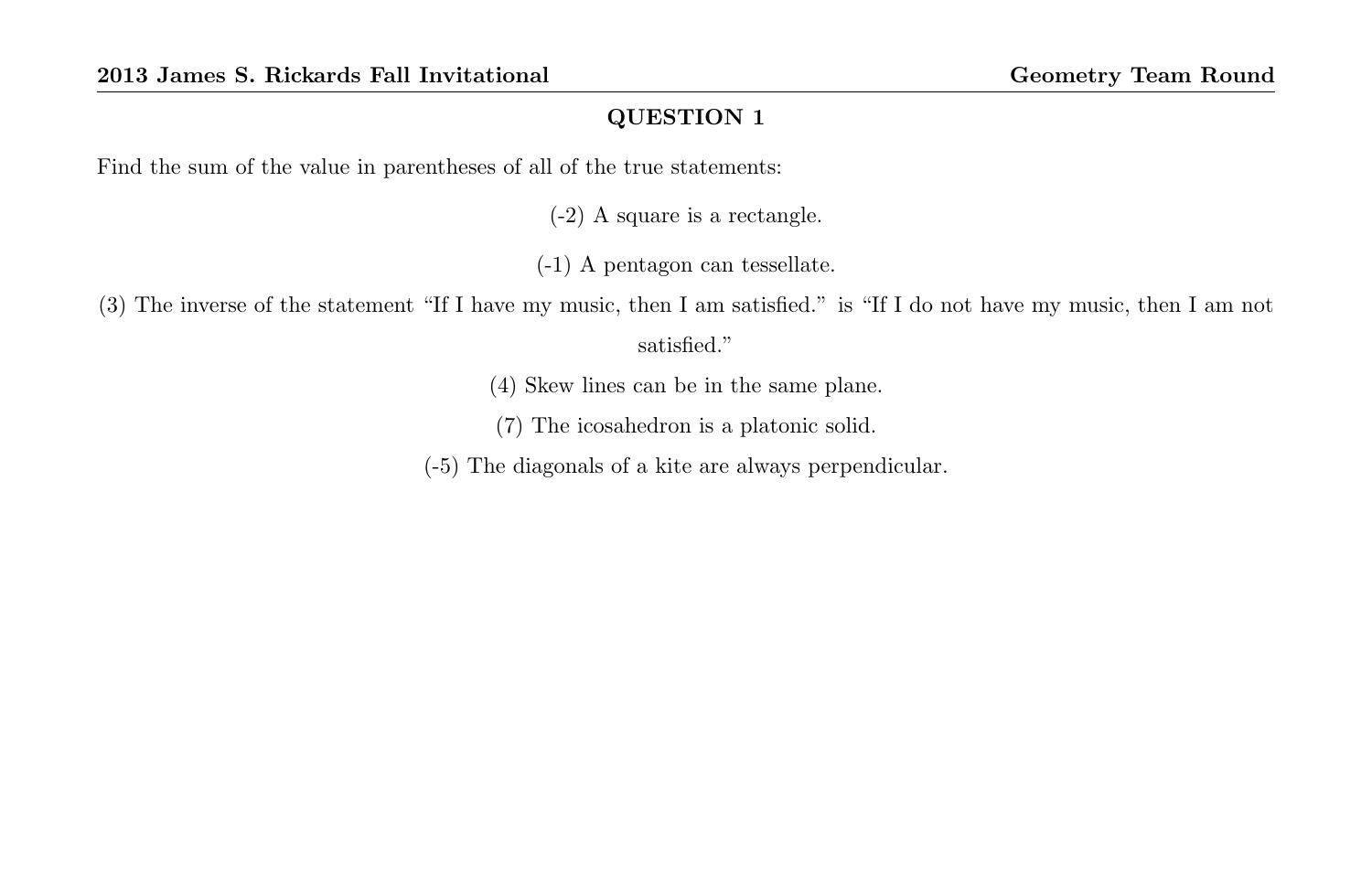Let

- $A =$ The number of vertices on a polyhedron with 40 faces and 50 edges
- $B =$  The number of edges on a polyhedron with 30 faces and 40 vertices
- $C =$  The number of faces on a polyhedron with 25 vertices and 35 edges
- $D =$ The volume of a hexahedron with one side of length 6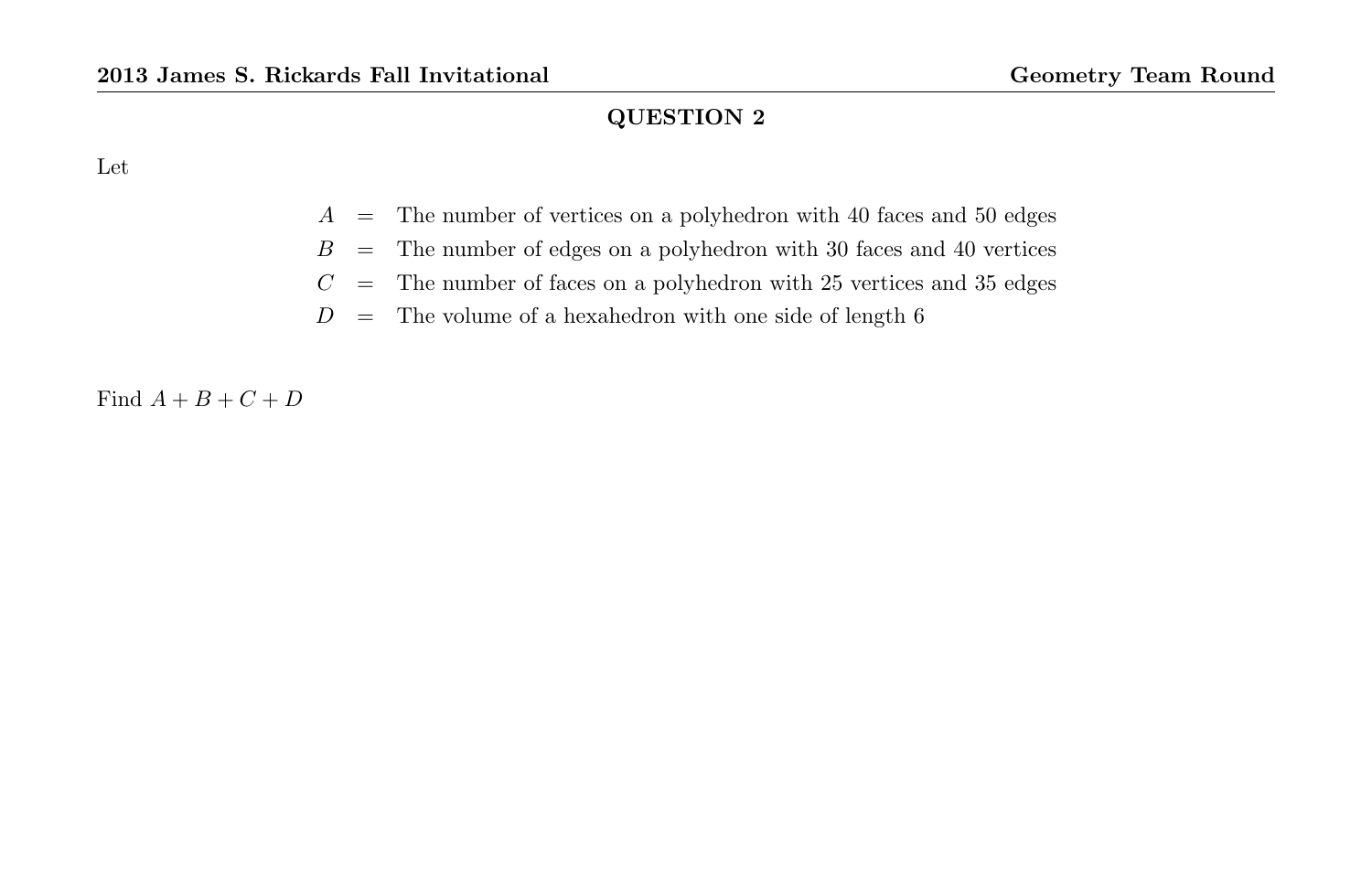Let

$$
A = \text{the center of } (x-3)^2 + (y+5)^2 = 10
$$
  
\n
$$
B = \text{the center of } x^2 + 2x + y^2 + 6y = -3
$$
  
\n
$$
C = \text{the center of } x^2 + 10x + y^2 - 6y - 34 = 4
$$

Consider the polygon formed by A, B, and C. Find the center of mass of this polygon.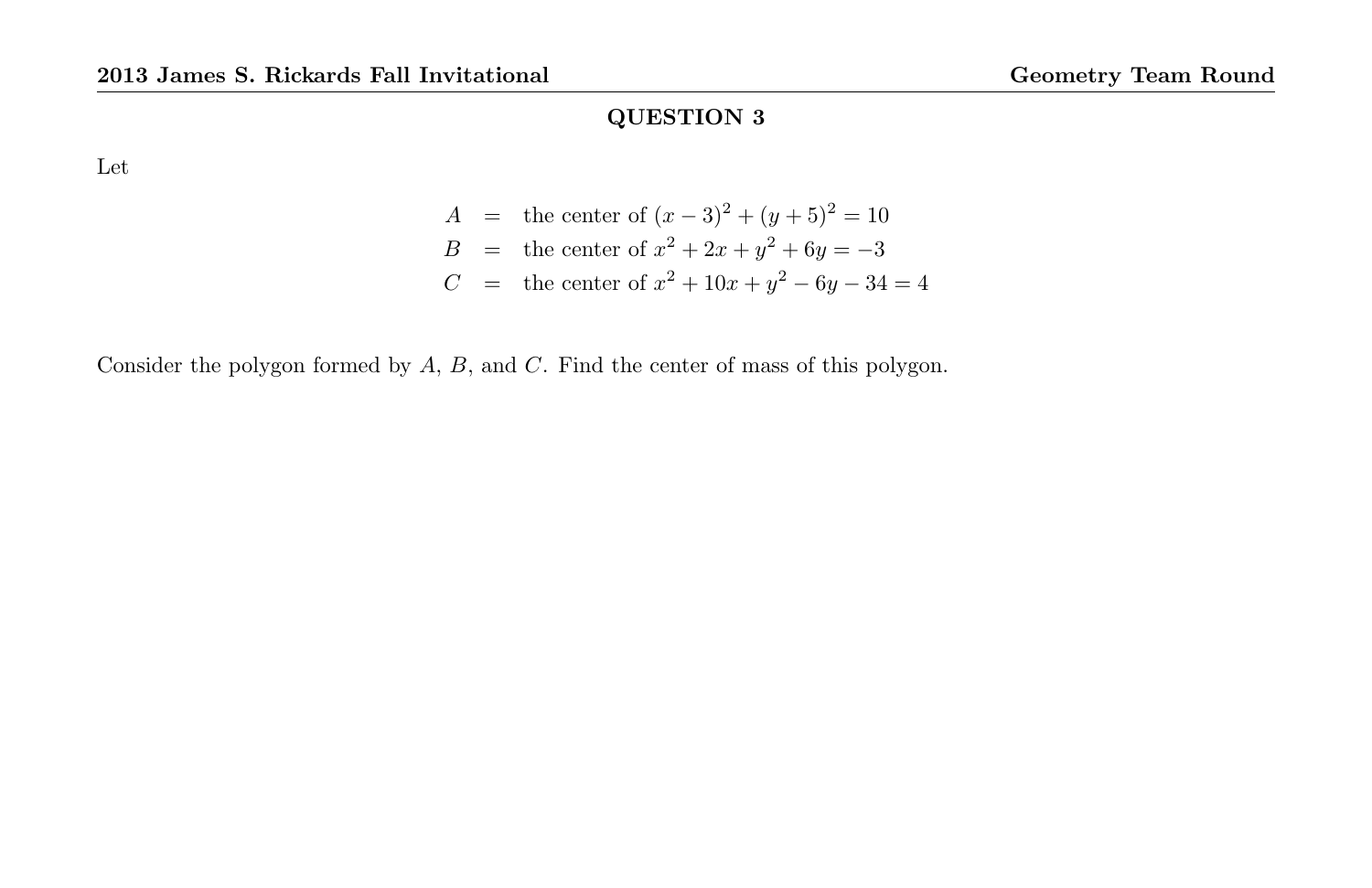Consider a cube with a side length of 12. Let

- $A =$  the volume of the cube
- $B =$  the surface area of the largest sphere that can fit inside the cube
- $C =$  the volume of the smallest sphere the cube can fit in
- $D =$  the surface area of the largest cylinder that can fit inside the cube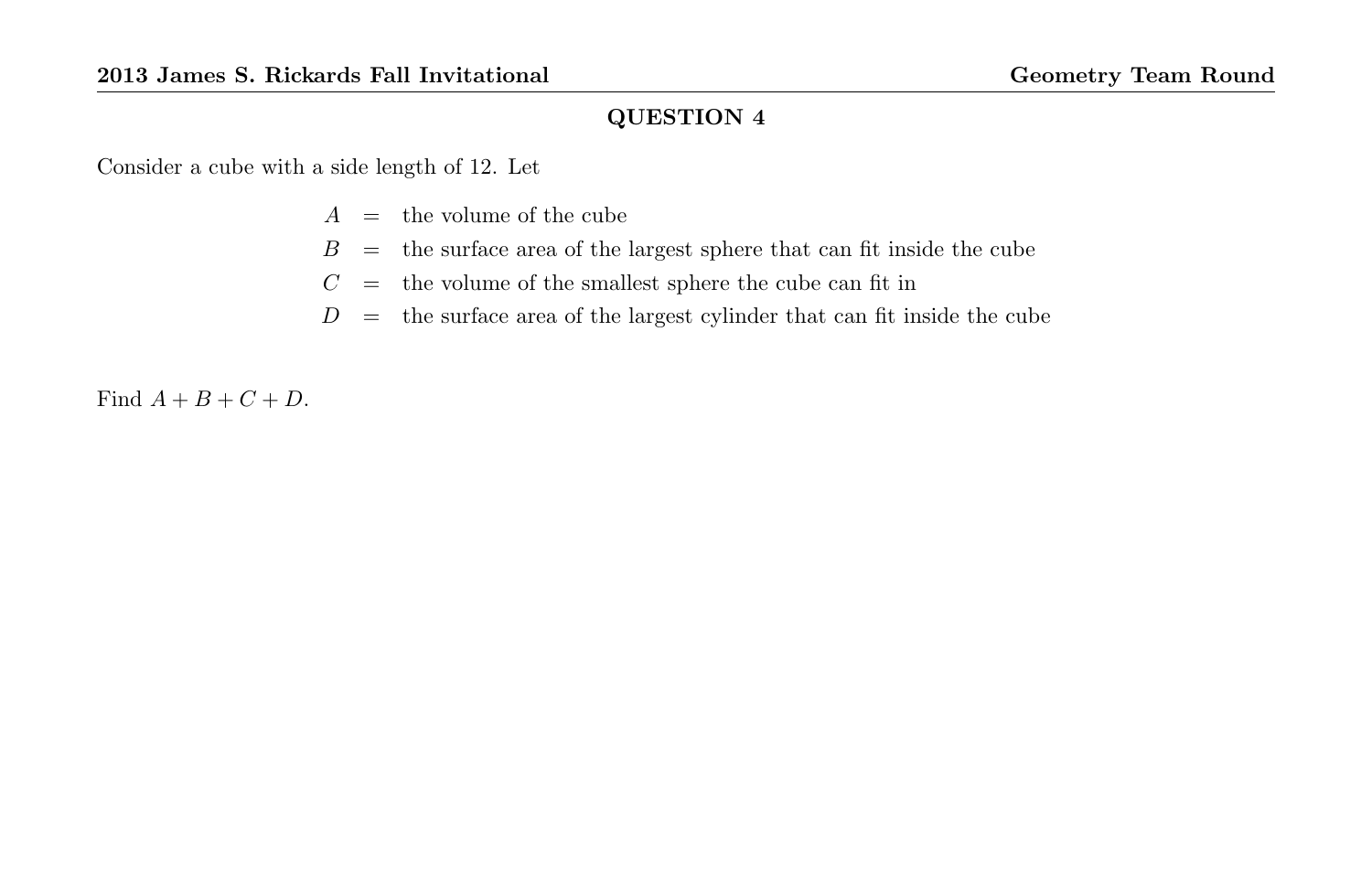Let

- $A =$  the sum of the interior angles of a convex non-regular icosagon
- $B =$  the area of a hexagon that can be inscribed in a circle with an area of  $18\pi$
- $C =$  the volume of the figure formed when the polygon defined by the coordinates  $(1, 2)$ ,  $(1, 6)$ ,  $(5, 6)$ , and  $(5, 2)$  is rotated about the x-axis
- $D =$  the volume of the figure formed when the polygon defined by the coordinates  $(1, 2)$ ,  $(1, 6)$ ,  $(5, 6)$ , and  $(5, 2)$  is rotated about the  $y$ -axis

Find the value of  $3A + 2B - C - D$ .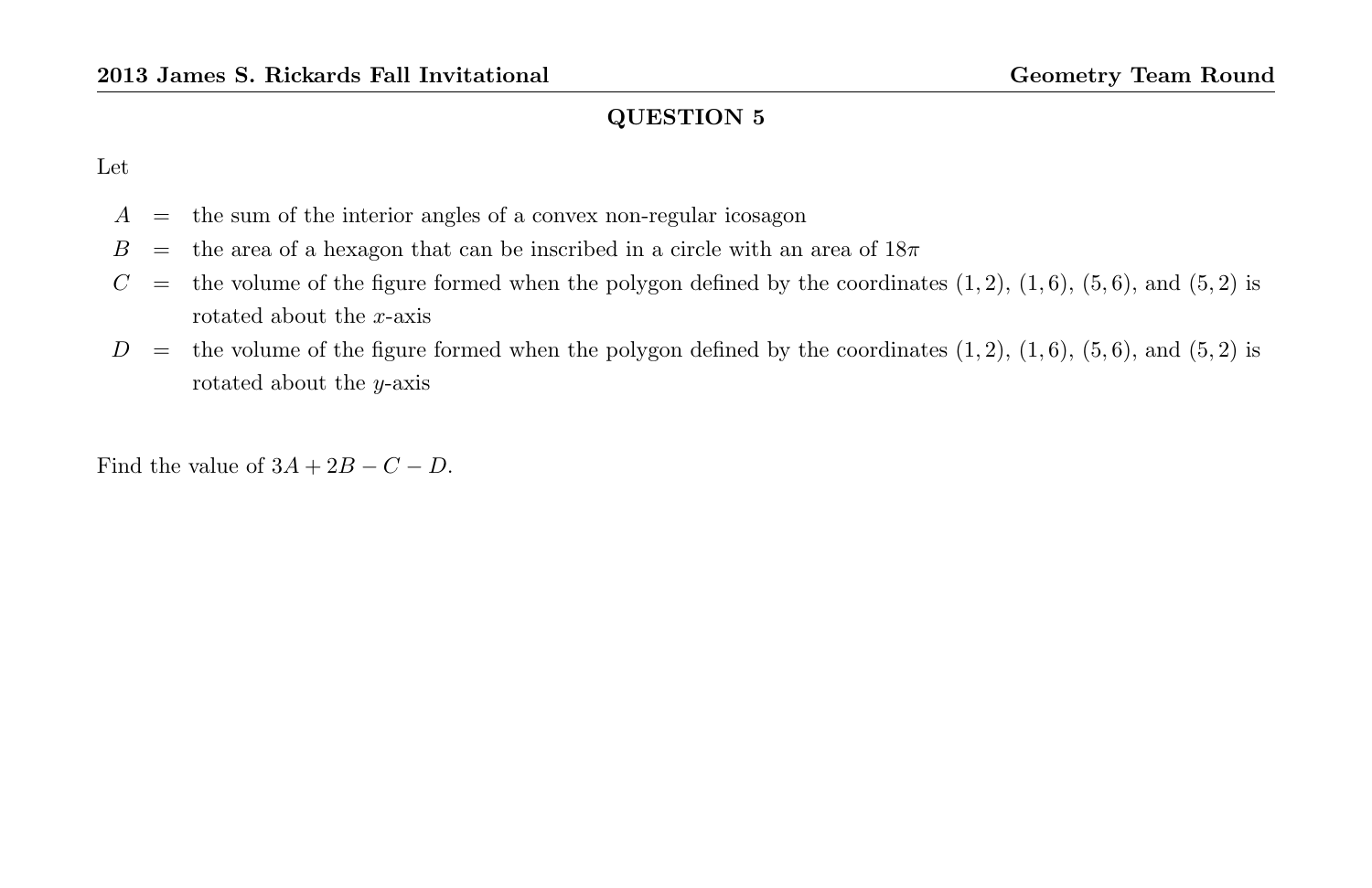A dartboard has 5 rings alternating concentric black and white with a red bullseye. The bullseye has a radius of 1, and each consecutive outer ring has a radius that is 1 unit larger than the one before it. The bullseye is centered in a black ring, followed by a white one, alternating for all 5 rings on the board. Assume that a dart thrown will always land on the board. Let

- $A =$  the probability of hitting a bullseye
- $B =$  the total area occupied by white
- $C =$  the expected point value of a given throw, if the black rings are worth 3 points, the white rings are 2 points, and the bullseye is worth 5 points

Find  $A + B + C$ .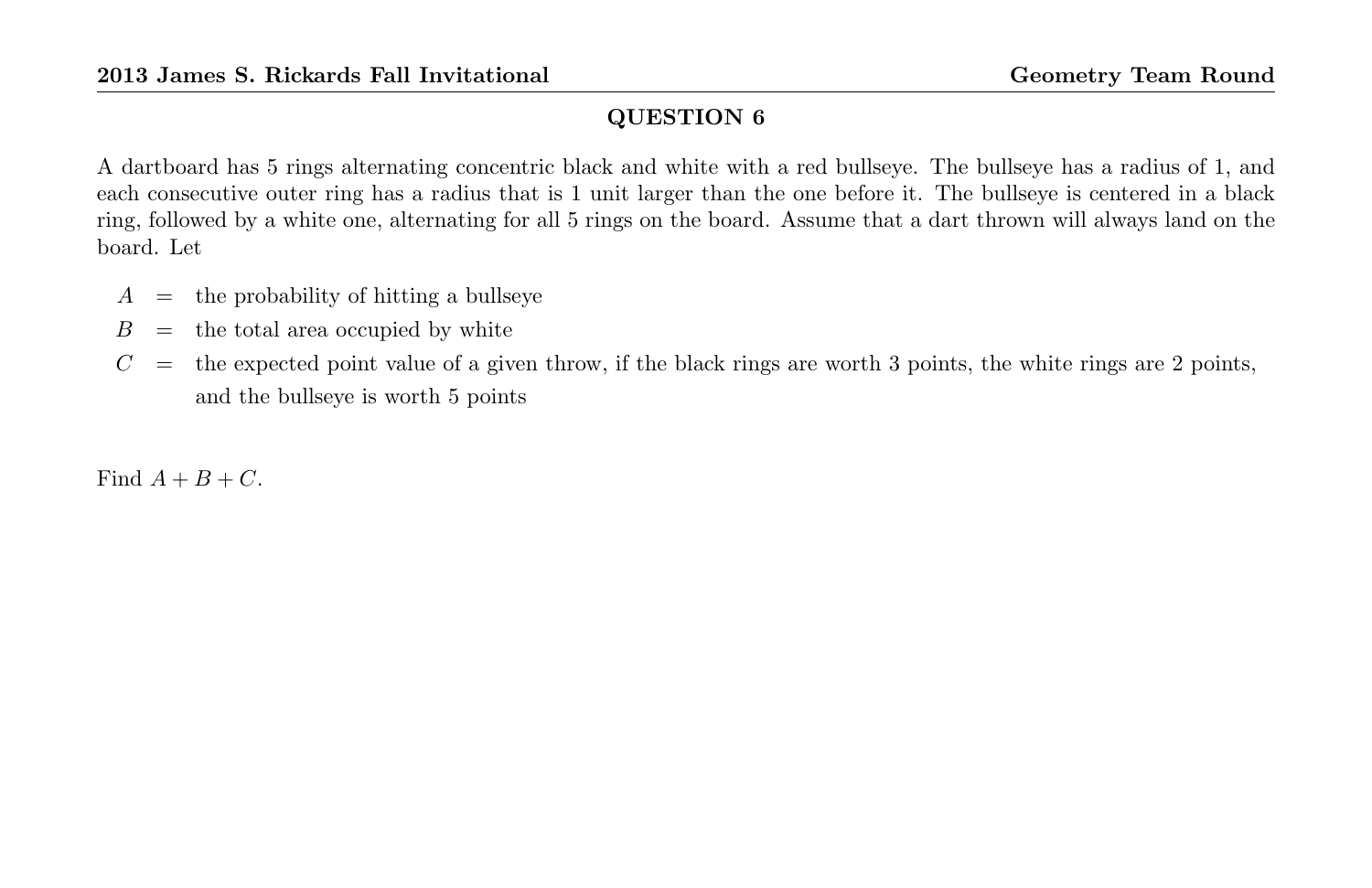There are two poles of height 8 feet and of 10 feet. They are a distance of 50 feet apart. Given that two wires are strung from the top of one pole to the base of another. Let

- $A =$ The distance, in feet, from the top of the 10 foot pole to the bottom of the 8 foot pole
- $B =$ The distance, in feet, from the top of the 8 foot pole to the bottom of the 10 foot pole
- $C =$  The distance, in feet, from the top of the 10 foot pole to the top of the 8 foot pole
- $D =$  The height above the ground where the two wires cross, in feet

Find  $A^2 + B^2 + C^2 + 9D$ .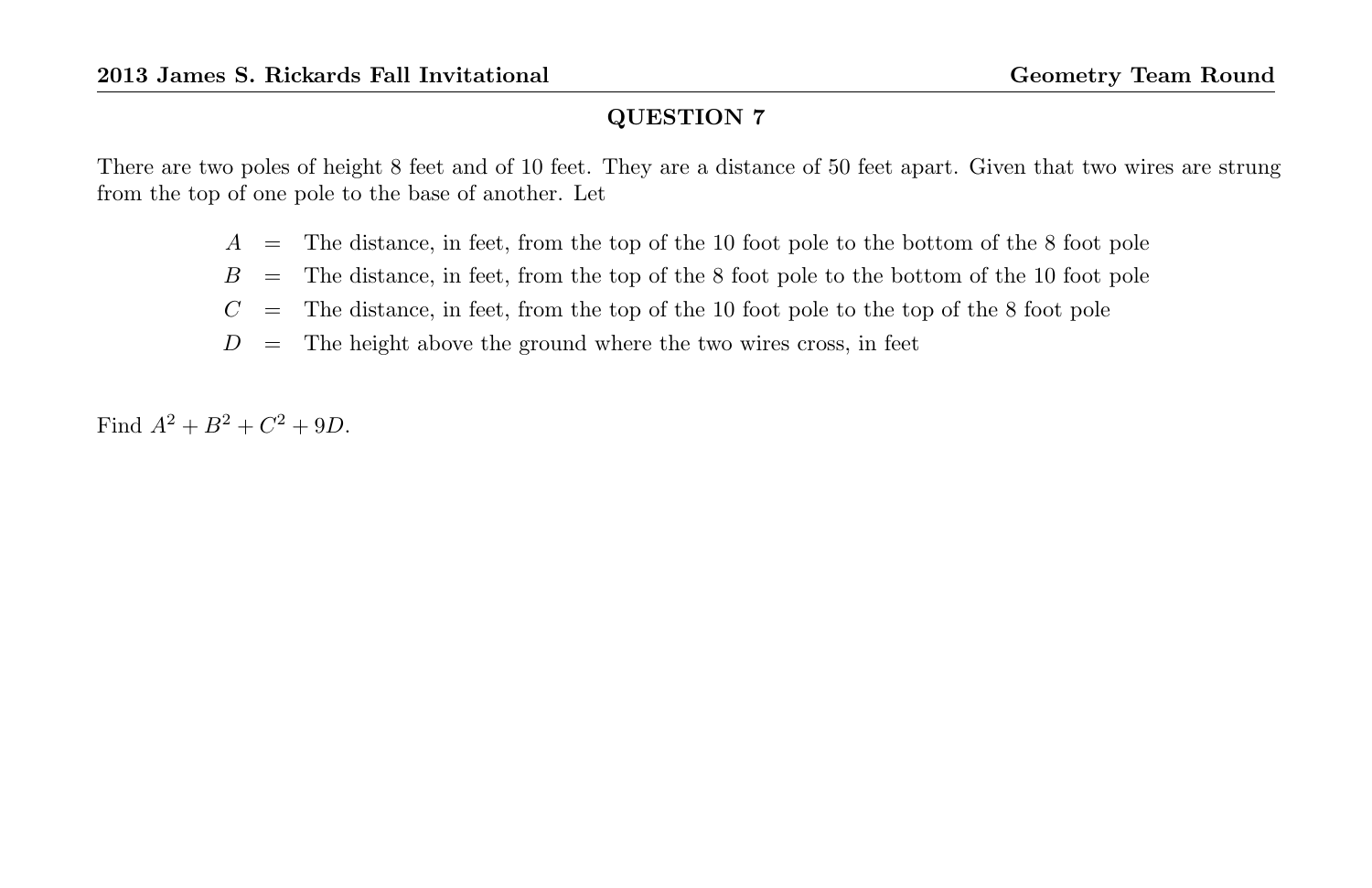Consider a circle O and point A that is outside of O. Let B be on O such that AB intersects O again at C, such that B is closer to A than C, and let D be on O such that AD is tangent to O. If  $AD = 9$  and  $AC = 24$ , let A be the length of AB.

Consider a square with side 6, and a circle such that the two vertices of one of the sides lies on a circle O, which is also tangent to the opposite side. Let B be the radius of this circle.

Consider a circle such that there are two perpendicular chords AB and CD, which intersect at E. If  $AE = 3$ ,  $BE = 4$ ,  $CE = 1$ ,  $DE = 12$ , let C be the diameter of this circle.

Consider a pentagon ABCDE such that  $EA = AD = DB = BC$ ,  $\angle EAD = \angle ADB = 40^\circ$ , and  $\angle BCD = 20^\circ$ . Let D be the measure of  $\angle DAB$  in degrees.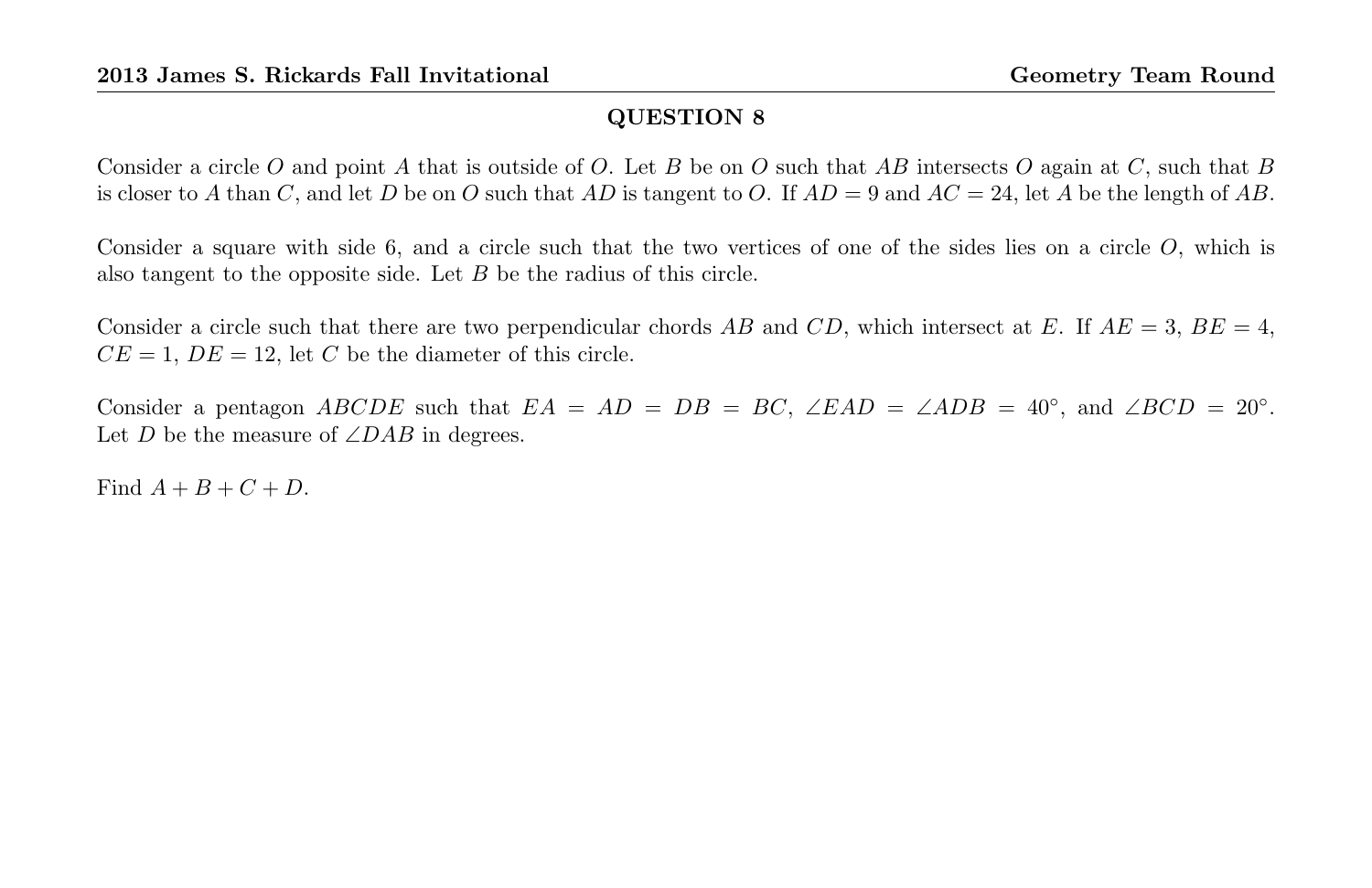Given a frustrum of a cone with upper radius 2, lower radius of 4, and height of 8. Let

- $A =$ The area of the upper base
- $B =$ The area of the lower base
- $C =$  The volume of the frustrum
- $D =$ The lateral surface area of the frustrum

Find the value of  $A + B + C + D$ .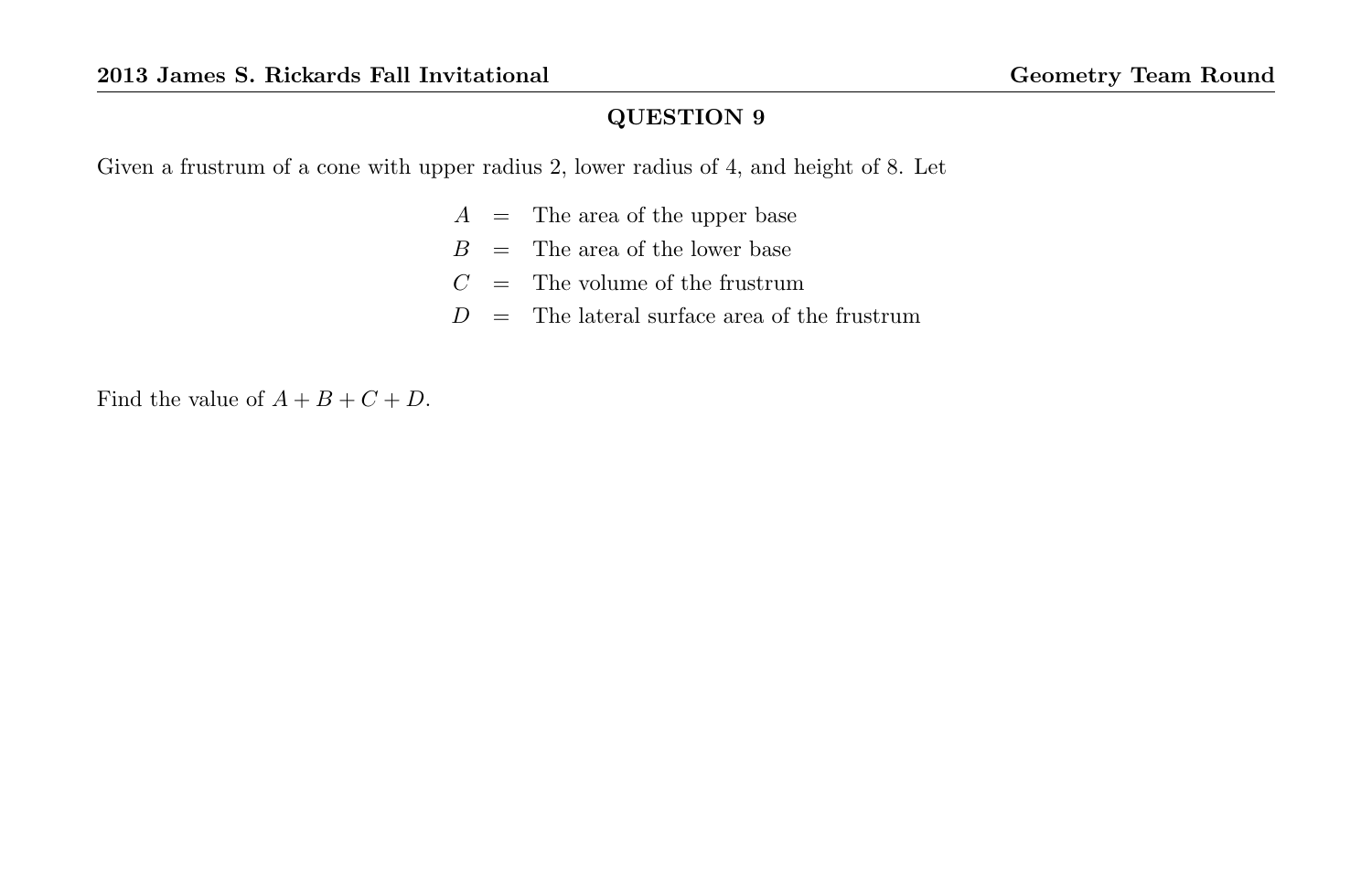Given a tetrahedron of side length 3, let

- $A =$ The total surface area of the tetrahedron
- $B =$ The length of the altitude of the tetrahedron
- $C =$  The volume of the tetrahedron

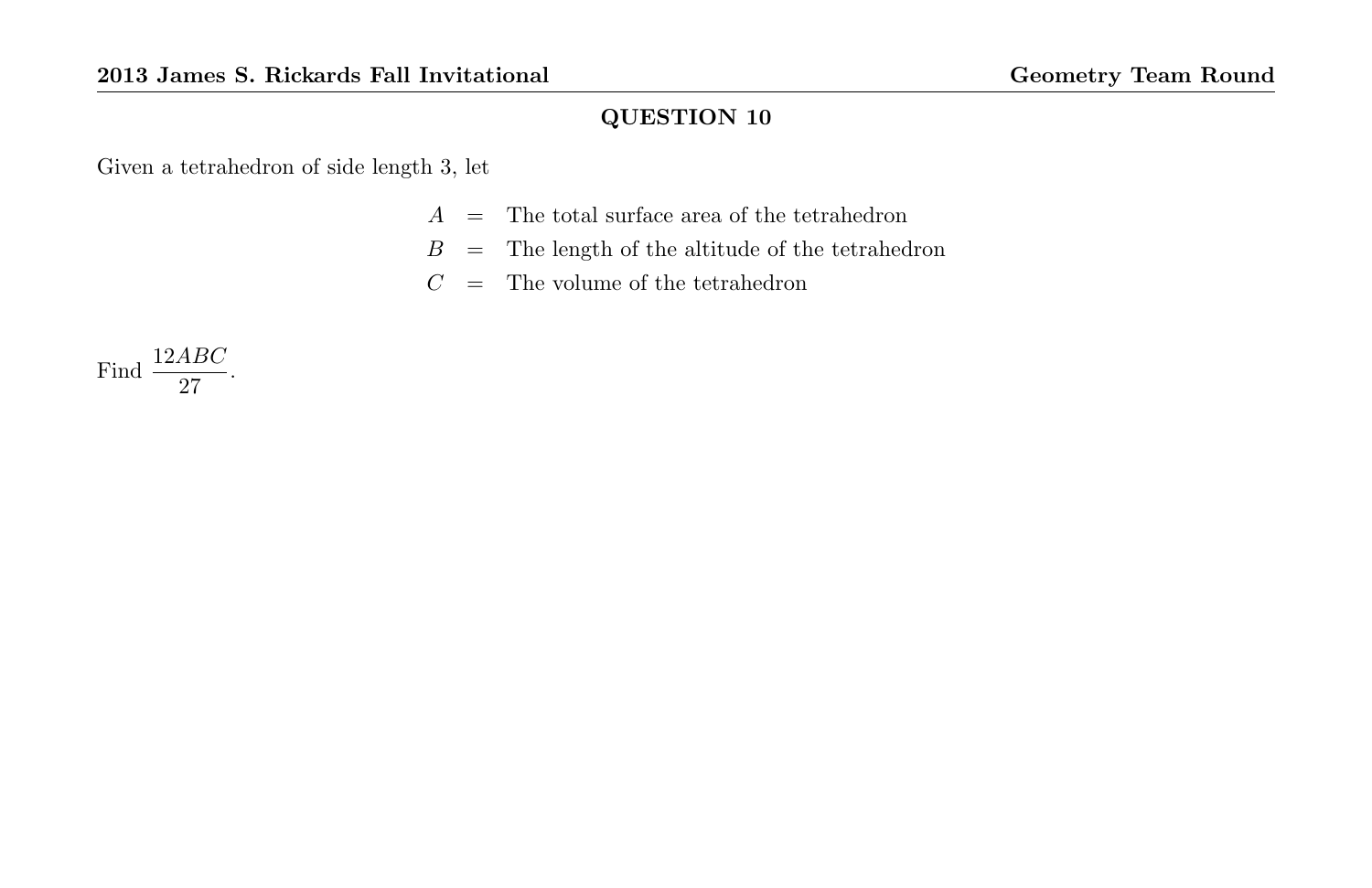Given an irregular, convex hexagon  $ABCDEF$  with  $A(-1, 1), B(4, 3), C(6, 1), D(3, -2), E(0, -3), F(-1, -1),$  let

- $A =$ The area of triangle  $ACE$
- $B =$  The distance between points A and D
- $C =$  The area of the hexagon

Find  $A + B + C$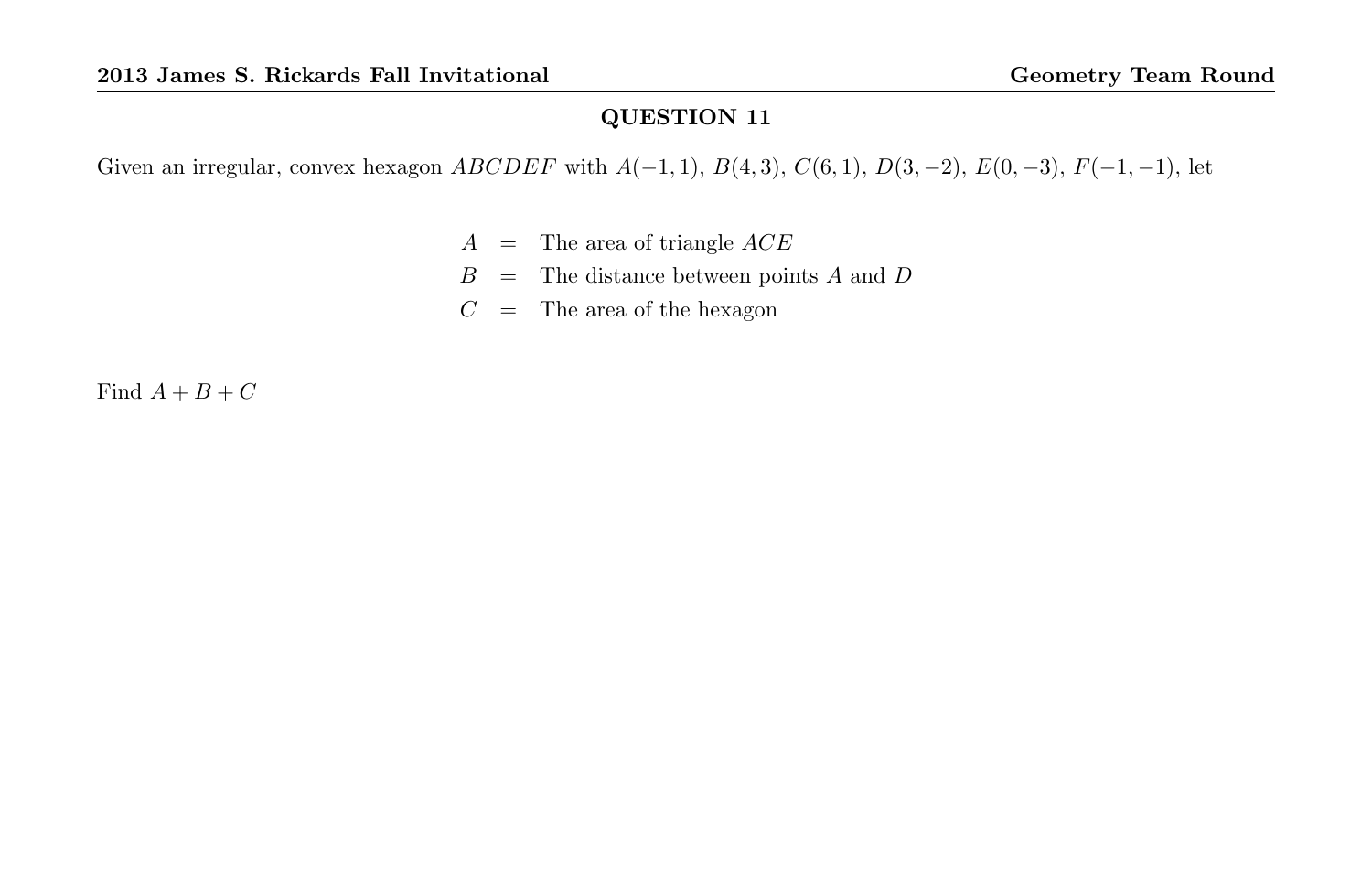In triangle ABC, let D be a point on AC such that BD is the angle bisector of ∠B. Given that  $AB = 4$ ,  $AC = 8$ ,  $BC = 6$ , let

> $A =$  the length of  $AD$  $B =$  the length of  $CD$  $C =$  the length of  $BD$  $D =$  the area of  $\triangle ABC$

Find  $10A + 5B + 15C + D$ √ 60.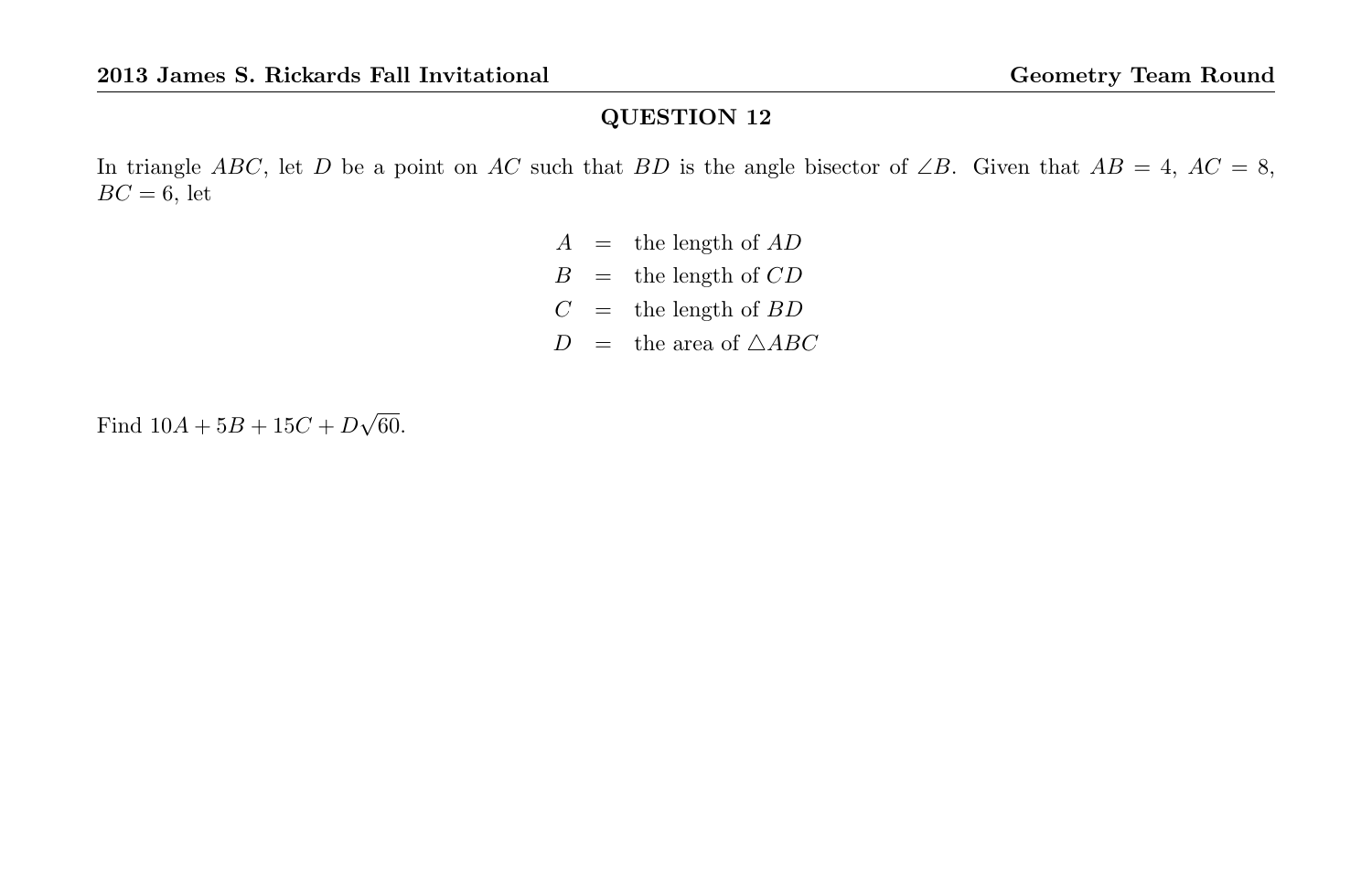There is a medieval book written that has sheets made of 1-inch thick stone blocks. The length of each sheet is 8 inches and the width of each sheet is 11 inches. There is no cover on the book and the sheet 1 is the top sheet. The books ends at sheet 10. Let

- $A =$  the length of the space diagonal of the book when closed
- $B =$  the height of the book when closed
- $C =$  the volume of the book
- $D =$  the space diagonal from the bottom of sheet 10 to the top of sheet 3